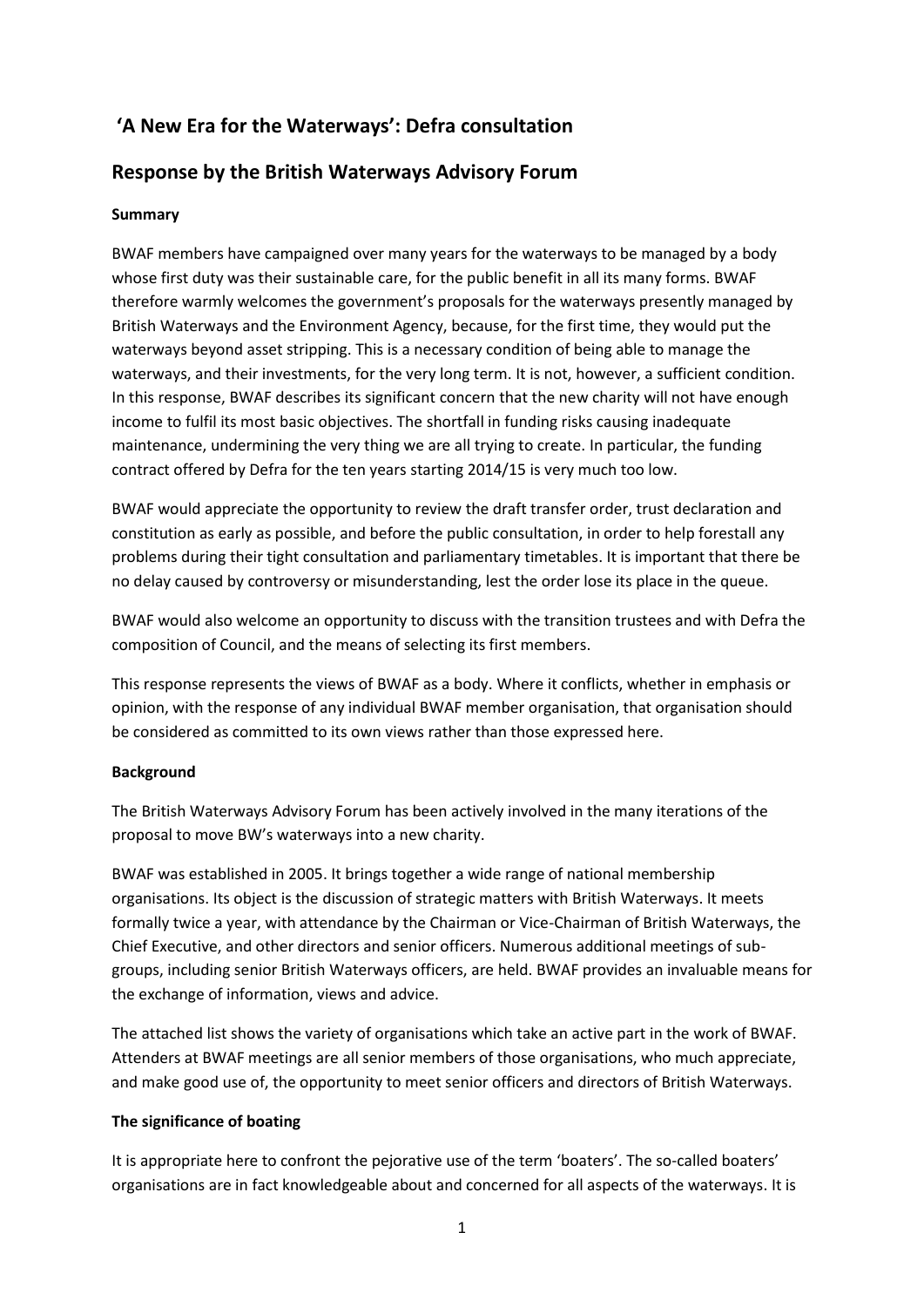likely that BWAF members spend much more time walking, volunteering or working on the waterways than they do boating. People boat, or live, on the waterways for precisely the same reasons as people who fish, or walk or cycle: they love the heritage and scenery – urban or rural – the wildlife, the open air and above all the sense of being in another world. The boat and the feet are equal ways of experiencing this.

Where boating does differ is in its financial input. Whereas walkers, cyclists and other casual users pay nothing at the point of use, boaters and participants in water sports contribute £30m directly to British Waterways, as payments for licences, moorings and so on. Additionally, boaters pay marinas, boatyards, boatbuilders and chandlers for the things they need for their boats. These businesses are entirely reliant on British Waterways for their income; no waterway, no boat; no boat, no customer – and no customer, no tax. The tax take from marine businesses alongside British Waterways canals and rivers is conservatively estimated by the British Marine Federation to be £25m a year, while the VAT on sales to boaters by British Waterways itself is £5m a year. In other words, tax on boating provides three quarters of the money which Defra proposes to pay NWC – yet this will in fact go to provide for public benefits such as land drainage, nothing to do with boating. Additionally, there is substantial tax take from waterside pubs and shops, which again only prosper because the waterways are used. Waterside property – that is, property beside a living waterway – is some 25% more valuable than similar property away from the waterway. This is reflected in stamp duty and rateable values, to the benefit of both central and local government. It is clear that government funding of the waterways costs it little or nothing, yet huge public benefits are generated for others, and many government objectives met, by cash raised from boating.

Canoeists and other participants in watersports contribute income to British Waterways, included in the figures above. Their equipment suppliers and other infrastructure costs are not included in the industry tax figures.

The only other group of users who make a significant financial payment is anglers, who together pay £0.6m a year. They also help support a substantial tackle industry, which again generates much tax.

### **Structure (Q23)**

BWAF wholeheartedly supports the proposed building blocks – charity; trading CIC subsidiary with asset lock and able to remit profits only to NWC; Declaration of Trust by Defra; long-term contract with Defra.

In principle, BWAF agrees that the whole estate should be managed by the CIC. There are concerns about relationships with trade customers. British Waterways has recently made great progress in integrating all aspects of trade customers' relationship into one management team. This includes estates, licensing and some aspects of operations. The trade will not want to have separate relations with its landlord and the track operator, so will wish to discuss this with NWC.

### **Charity purposes (Q3, 4, 5, 6)**

It is obviously essential that NWC be clear as to what it is supposed to do. Its principal (though far from only) objective will be to maintain its waterways in stable navigable condition as required by law. Unsurprisingly, this will account for by far the greater part of its spending.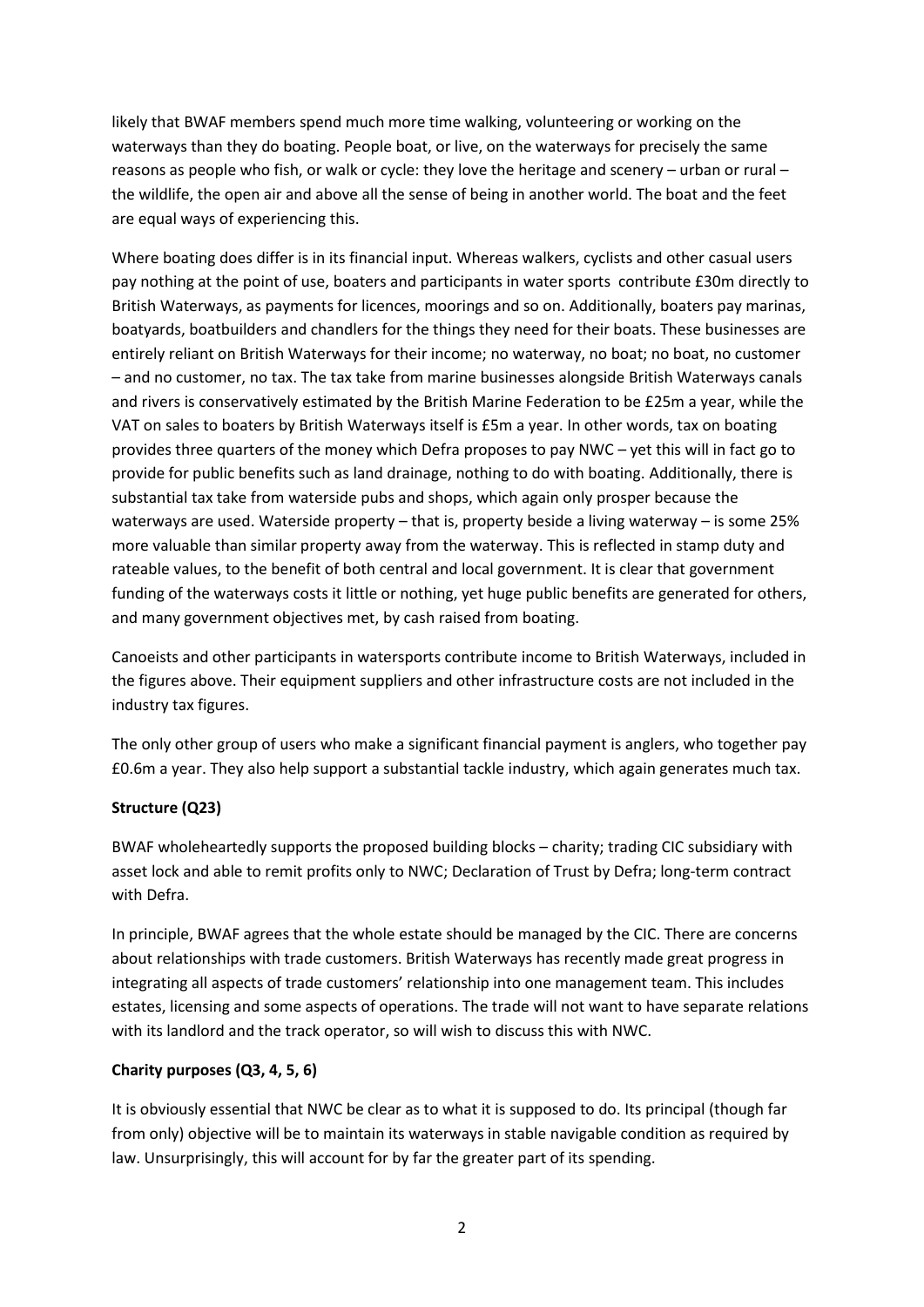This is something to be proud of, not hidden. It is precisely this maintenance in stable navigable condition which sustains a reliable habitat for the animals and plants which currently live in or by the waterways. In the same way, maintenance of a living navigation provides places for walkers, anglers, cyclists, joggers, commuters, lovers and grannies with toddlers to use and enjoy. All these people understand that the waterways are navigations, not drainage channels. If, as we all hope, people are to be encouraged to use the waterways more, then messages must be clear and simple, starting with recognition of what the waterways are – navigations. The same applies of course to staff and volunteers.

Therefore BWAF considers it essential that maintenance for navigation be placed first in the list of charitable purposes, not after 'efficient operation and management' as in 2.6.4. NWC should seek to improve and enhance all aspects of the condition of the waterways. BWAF prefers the original version of the charity purposes.

Regeneration is an important objective. British Waterways has been required to foster regeneration, as an agent of government policy, even when British Waterways itself stood to gain nothing. This requirement should not be imposed on NWC, which should confine its efforts to those partnerships where it may share any gains.

Although NWC will be required by law to conserve the environment, its environmental responsibilities should be more strongly stated in the charitable purposes, particularly water quality, habitat and ecological management.

The Mission, Belief and Vision will change, at least in emphasis, over time, and should be a matter for the Trustees. To have three such statements is to invite confusion. One clear statement would suffice, with marketing strap-lines varied over time and for different audiences.

#### **The Trust Declaration (Q2)**

Beyond the existing legislation which is to be continued, this is the most fundamental part of the project. It will set the terms by which BW's undertaking is to be transferred to NWC, and it will set out the conditions under which it could , or must, be taken back. It will also be the last opportunity for government to give instructions to NWC. Such instructions must provide for both foreseeable and unforeseeable circumstances.

Un-wished-for events might include the failure of NWC to keep some, or even all, waterways sustainably. BWAF is very concerned that in such a situation, government might be prepared to permit NWC to close certain hard-to-finance waterways; or in some other way to break up the system; or to privatise part of it. BWAF will therefore be looking for the Trust Declaration to lay down safeguards against such actions. In such a case, BWAF would want government to be obliged to take back the waterways, and deal with them effectively. BWAF has been told that such provisions will indeed be included.

The availability of the network as a whole is a key requirement of many users. Accordingly, BWAF looks for a requirement in the Trust Declaration to maintain resilience of the entire network.

Likewise, BWAF seeks a requirement for the trustees to form a maintenance policy, and measure performance against it.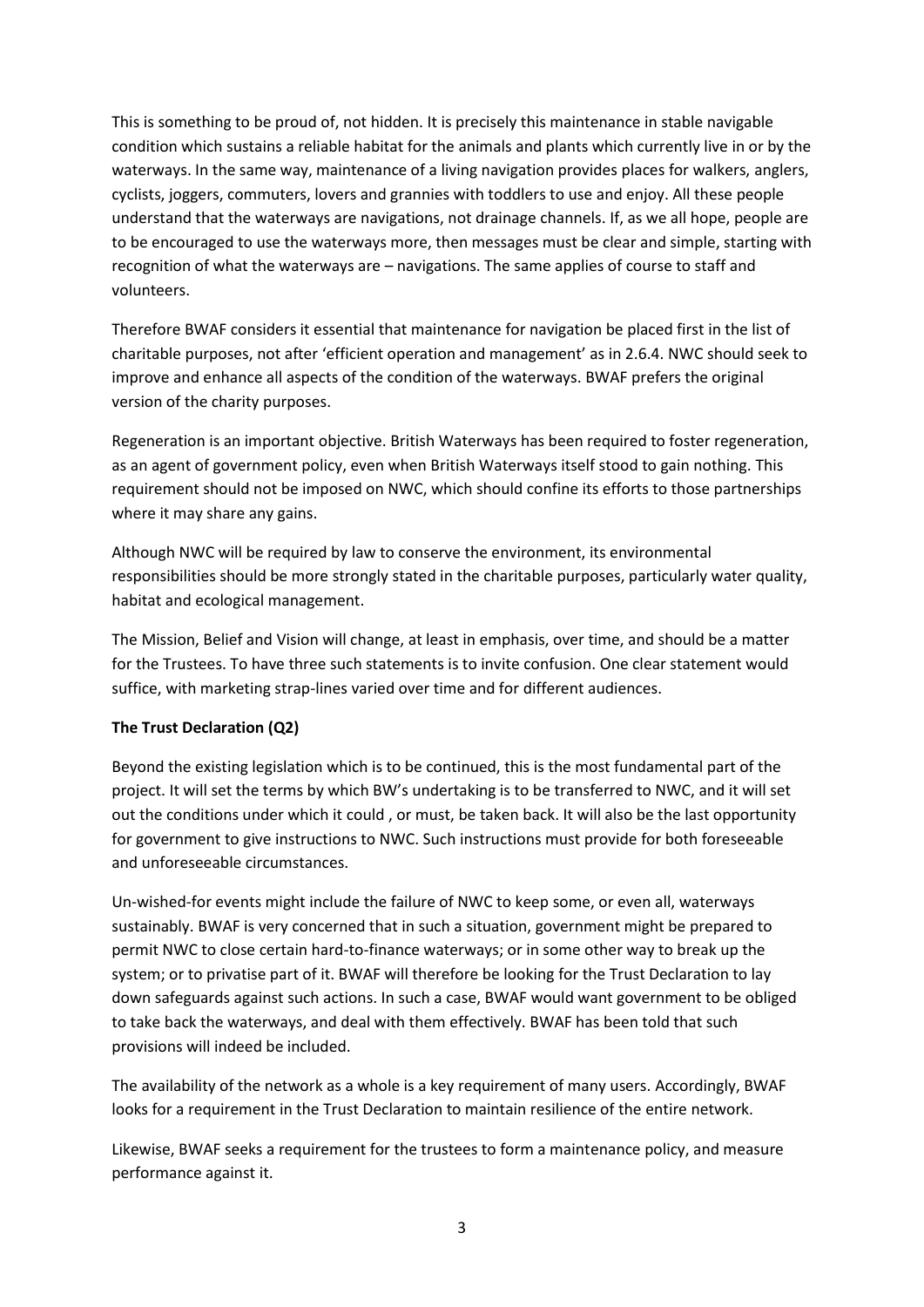BWAF agrees with 2.5.2, which says that the Declaration should specify that NWC's charges must be reasonable. Section 43 of the 1962 act, which has no such requirement, has in the past led British Waterways into repeated difficulty as it took aggressive charging positions from which it subsequently had to withdraw. The need to pass a test of reasonableness would help NWC managers make defensible decisions.

BWAF would appreciate early consultation on the Trust Declaration.

### **Finance (Q25, 26, 27, 28)**

BWAF accepts in principle the government's wish to remove the waterways from state control, and to cease providing subsidies for loss. Especially, government wishes to shed the risk inherent in responsibility for a 200 year old system. BWAF considers it essential that government continue, ultimately, to bear that risk, by remaining responsible to reclaim the waterways from NWC should it fail. Likewise, government should indefinitely remain responsible for contributing to public services which NWC provides to those who cannot pay at the point of use, such as land drainage, flood control and towpaths. It is understood that the proposed contract will not precisely be a contract for services, but nonetheless the principle must apply.

British Waterways, in common with many other public bodies, has suffered a dramatic and unplanned reduction in its Defra grant for 2011/12. BWAF understands the reasons for this.

British Waterways has addressed this by another round of staff reductions, and by dramatic cuts in spending on major works. Although risky – something may collapse which was due to be repaired – cuts in major works can be survived in the short term provided that spending is recovered quite quickly to a sustainable level, and that additional spending is available to recover from the backlog. Defra's proposals do not pass these tests.

In fact, BWAF considers the extent of the projected financial shortfall to be so great as to put the entire project at risk. The steady state model sets out starkly the extent of the risk which trustees are invited to assume. KPMG and Defra's own economists have verified the conclusions of this model. Projections by British Waterways show that, if commercial income recovers as expected, and if major catastrophes are avoided meanwhile, by 2014/15 the shortfall on steady state will recover to 'just' £30m. This means that the condition of the waterways will be £30m short, not of some idealised condition, but of where it would have been had it not got worse. There is in fact no future for the waterways unless steady state shows a shortfall of nil.

Of all the actions which Defra can take to prevent failure of this project, index linking the contract payment is the most valuable.

#### *Q26 Areas to increase income*

NWC will not suffer the restrictions placed on British Waterways as to location or asset class of investment. It will be able to borrow for investment. BWAF welcomes this.

The canals play an invaluable part in land drainage, or at any rate one which has never been valued. The original engineers altered natural watercourses, fully integrating the new canals in the drainage of the land through which they passed. Land drainage is explicitly required in the Framework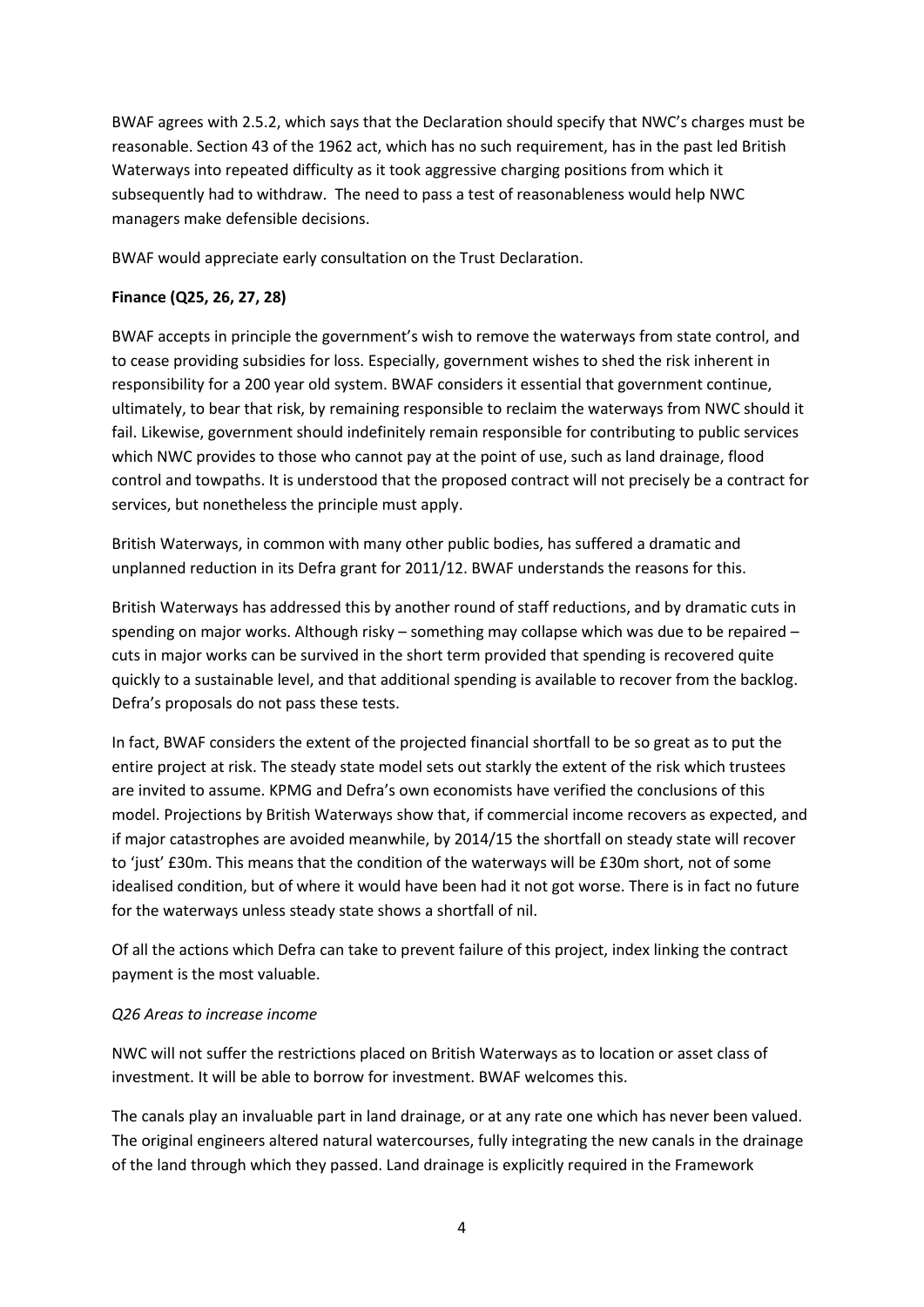Document. It is intended that the long-term contract with Defra will provide payment for this public service – but how can it, when its value has never been estimated? It is very clear, on the other hand, that the cost of providing drainage by other means would be enormously expensive. Work should be done to establish the value of this service, and appropriate charges should be either levied on landowners (particularly for new developments required to have Sustainable Urban Drainage Systems) or provided by Defra. In particular, when the first contract comes to be renewed, there should be no attempt to pass the cost of drainage back to NWC.

Defra has cut its grant to British Waterways for 2011/12. Were this to be reinstated from 2012/13, this would be acceptable: major works spending can be reduced for a short time, as has happened before. But instead, Defra proposes to cut further, and then freeze. There is absolutely no prospect that NWC could grow its charitable and commercial income fast enough to make up the shortfall. It is essential that the £39m base line for 2011/12 be increased by about 25%, or that NWC be relieved of responsibilities, such as pensions, to an equivalent value. If this were not done, an extended period of grossly inadequate spending on major works would greatly increase risks to the public from asset failure, particularly flooding after embankment breach.

Defra proposes to maintain the contract payment at £39m for 10 years. Inflation would eat away at such a sum. BWAF does not expect NWC to be capable, from a standing start, of growing its income anything like fast enough to make up for the rapid drop in value of a flat £39m. It is therefore essential that the contract payment be index linked, using an index reflecting construction industry costs.

When the proposed contract comes to an end in 2024, it will be tempting for government to try to reduce its financial commitment to the waterways, particularly if by then NWC is doing well with external funding. This would be unjust, since government stands as proxy for people who benefit from the waterways but have no means of paying. It would be entirely unreasonable to expect NWC's customers, partners and donors to bear the whole cost of such public services. To mark the government's commitment to permanent funding for unchargeable public benefits, the initial contract should be for a longer period – a minimum of 15 years. There should also be an explicit statement of policy, that government intends to roll over the contract because it recognises the need for central funding where users cannot pay at the point of use.

The one-off costs of the transition, plus the set-up costs for fundraising, should be carried by Defra rather than NWC.

British Waterways has played a major role in enabling regeneration of its own and third-party land. It is presently involved in projects which will unlock £10bn of development. NWC will no doubt wish to continue this important work. But unless NWC owns land, it will generally receive no income from successful schemes. Local Authorities, by contrast, will receive rates, or credit for business rates, plus in many cases benefits from S106 agreements. At the next review of planning law, provision should be made for NWC to share in the proceeds of S106 agreements, or rateable value uplifts, on non-NWC waterside land. Where a developer wishes, for example, to incorporate the towpath into a site's public realm, NWC can secure a continuing contribution by means of ground rents – as at Kings Cross.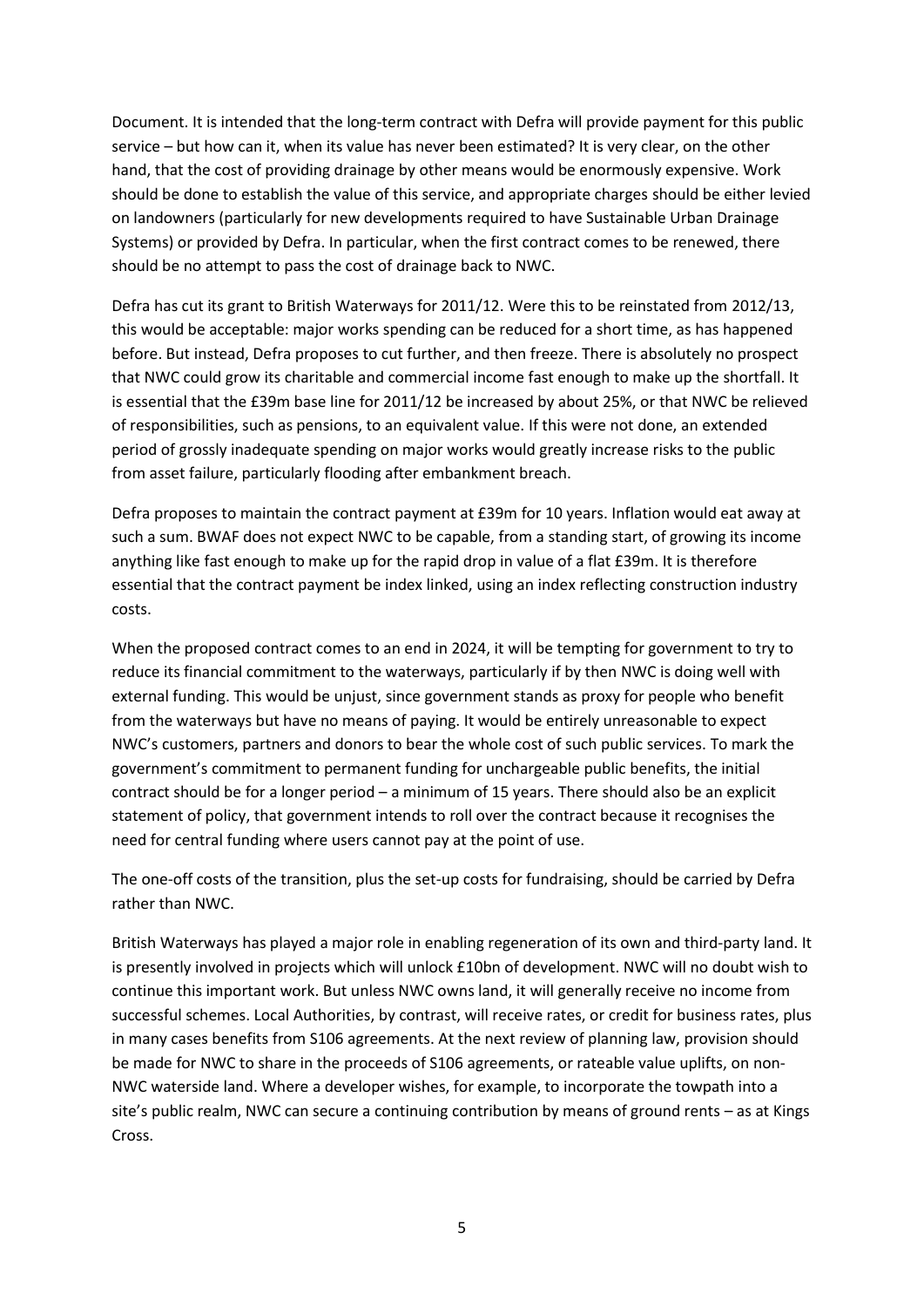Perhaps 90% of visits to waterways are by local people. They enjoy facilities provided free of charge by BW/NWC. In a growing number of cases, Local Authorities make financial contributions, either for specific projects or by annual agreement. NWC, with the help of Local Boards, will seek many more such contributions. These could range from teamwork over the recovery of litter or from vandalism (on which British Waterways spends £3m a year), to delivering health benefits.

In the longer term, as NWC puts down stronger roots in local communities, the climate might be created in which it became acceptable to levy a small local rate precept.

The boat licensing system contains a number of anomalies, which should be removed, both in the interests of fairness and to increase revenue. These were identified in a BWAF report in 2008. This report should be used as the basis for a fresh review of licence fees. Such a review should also examine how the licence regimes for the Thames and the Fenland waterways might, over time, be merged with the British Waterways system. It must be recognised that at present the scales of charges are very different, and a commitment is needed against sudden and dramatic increases.

#### Q27 Efficiency

It is widely held that future senior staff of NWC should be paid significantly less than their BW predecessors. This is an attractive idea, but it will in fact be necessary to pay the going rate. It is also likely that senior executives will be incentivised, whether to raise revenue or control costs. Over time it will be necessary for BW's pay, conditions and pension arrangements to fall into line with other charities.

British Waterways has made considerable progress in putting work out to contract. NWC should review, and where appropriate, continue this programme. An important factor will be progress in the current negotiations with bankside staff and their unions.

British Waterways, in its proper concern to promote health and safety, has made it a requirement for all its contractors to register under Achilles. This onerous procedure effectively stops small companies tendering for single jobs. This has severely prejudiced an important opportunity to save money by competitive tendering. NWC should take steps to remove this impediment.

It is far more expensive to repair structures just after they have failed, than just before. It is therefore most important to reinstate the major works spending as soon as possible.

The environmental rules for the disposal of dredgings have become increasingly onerous, perhaps as a result of the UK gold-plating of EC directives. Defra, as the sponsoring department for both the dredger and the enforcer, could usefully re-examine these regulations with a view to relaxing unnecessary conditions. Likewise, the Treasury could exempt NWC, as a charity, from the payment of Landfill Tax.

NWC will inherit the responsibility for a large number of road bridges. These are not necessarily original bridges, but are at sites where the cutting of the canal met an existing road. Axle weights have greatly increased as a result of UK and EC legislation, and growing traffic causes increasing impact damage to parapets – trucks are about to get longer, again. There have been governmentfinanced bridge strengthening programmes in the past, but at present bridge repairs are significantly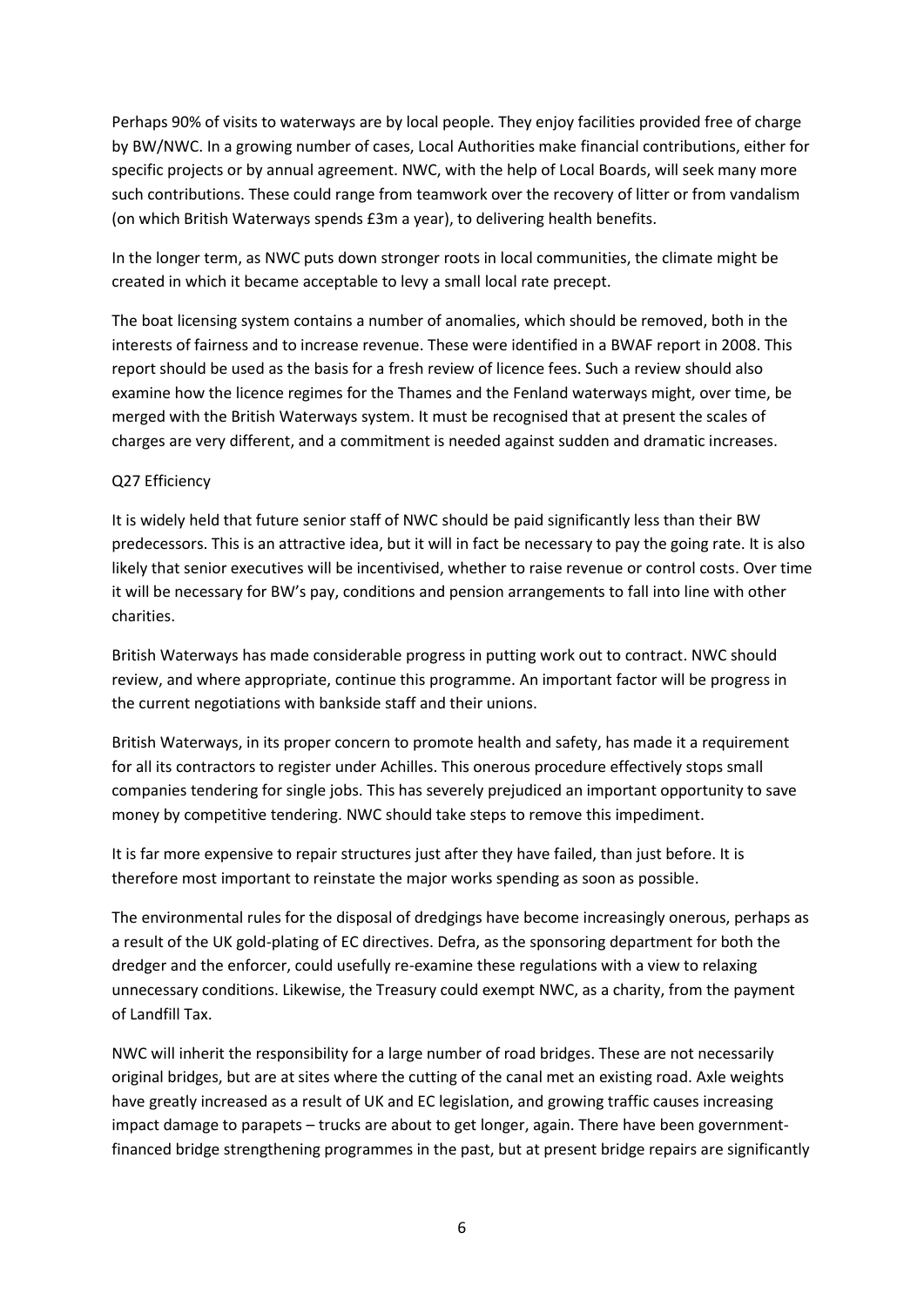underfunded. There is a strong case that these bridges should in due course become the responsibility of highway authorities.

British Waterways operates a single pension scheme, which has a substantial deficit. In the 2009/10 accounts this was reported as £95.5m (a new valuation was to be published in June 2011). All existing employees of British Waterways will transfer to NWC, their rights protected by TUPE. BWAF notes that public sector pensions are being reviewed, as is TUPE. NWC's acquisition of the business of British Waterways will not be a commercial purchase, in which outstanding liabilities are netted off against the purchase price. BWAF considers that the liability for any deficit relating to alreadyretired staff should not be assumed by NWC. BWAF recognises that the adjustment of pension rights for currently-working public sector staff will be very painful, but in the interest of the long term future of the waterways considers it essential that NWC minimise its pension liabilities.

It may be that some staff do not transfer to NWC. If so, the cost of severance should not be borne by NWC.

# **Powers and duties (Q7)**

It is necessary to transfer all statutory undertaker powers including water rights, access to neighbouring land, ability to make charges (with an added test of reasonableness), licensing of boats, the making of bylaws, status as a statutory consultee. Duties to maintain need to be clarified – see under Maintenance.

BWAF's understanding is that the enabling order may not vary legislation unless such variation is directly consequent on the transfer of British Waterways's undertaking. It will be important that no controversial changes are included in the draft order, if it is to pass through public consultation and parliamentary scrutiny in the very short time available.

BWAF has been discussing the issues with British Waterways. To help a smooth passage, BWAF would welcome the opportunity for early discussion with Defra of the draft order.

### **Maintenance**

NWC will inherit BW's duties to maintain waterways according to the provisions of the 1968 act. It is important to recognise that these are not necessarily in use. The act classifies waterways as Commercial, Cruising or neither. Commercial and Cruising Waterways were to be kept capable of passing vessels which used them in a 1967 reference period; the rest in a minimal condition with no requirement for navigability. There are procedures for downgrading (never used) and upgrading. 139 miles of never-closed or restored remainder waterway in England and Wales have been upgraded to Cruising; 176 miles have not. There is also a procedure whereby, if the traffic has changed, the Minister can instruct British Waterways to maintain to any new standard he specifies. This has never been used. Finally, there is a procedure whereby a third party could challenge British Waterways for failing to maintain to the 1967 standard. If compliance by British Waterways would cost the government money, the Minister can issue a S105(3) order legalising the status quo. Unsurprisingly, such a challenge has seldom been attempted.

The reality is that although in many ways the waterways are now in far better condition than they were in 1967, in other ways they are not. British Waterways used to report the Statutory Arrears: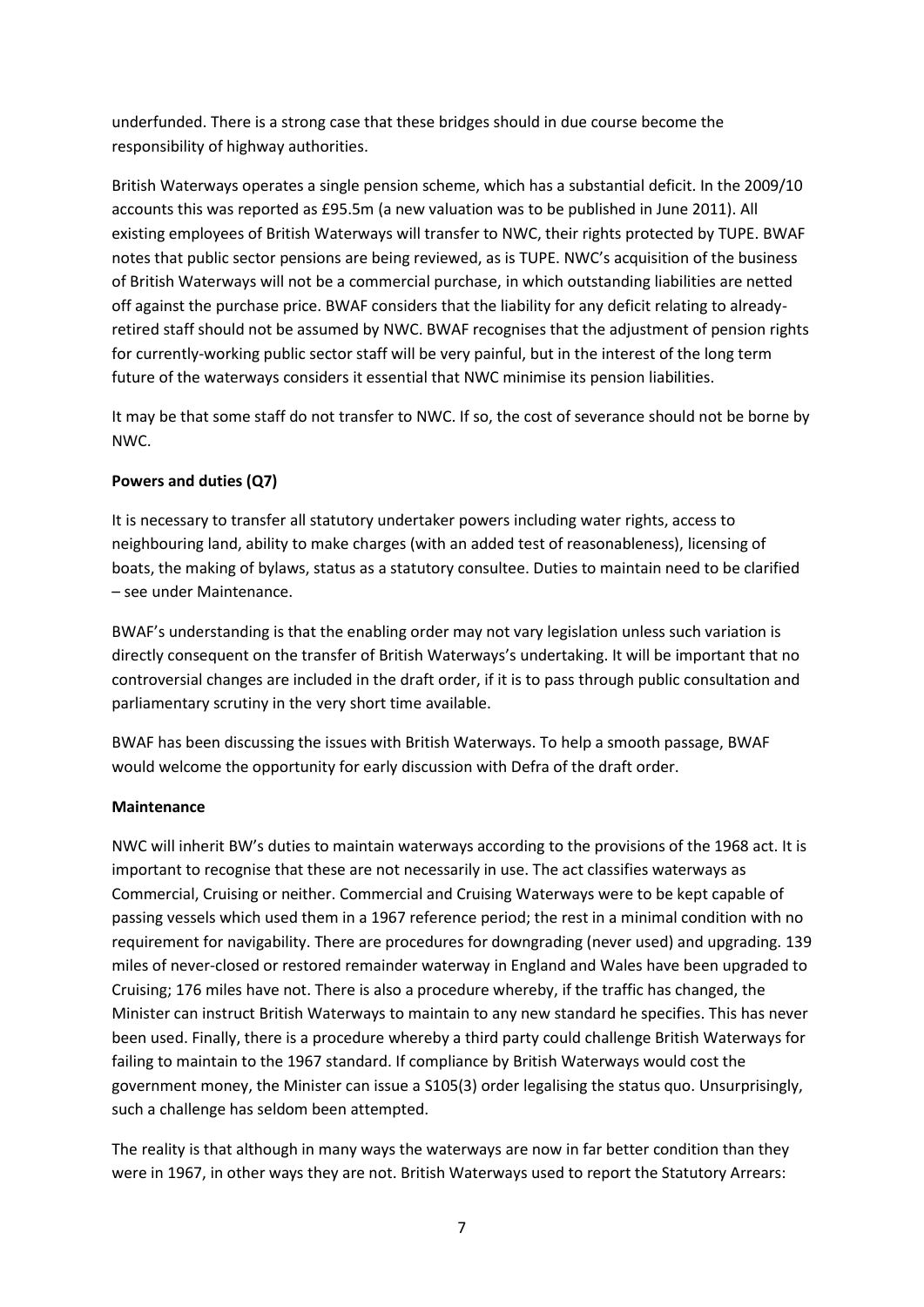that is, what it would cost to restore waterways to their 1967 condition (last reported as £110m at 31 March 2007). A major component of this cost would be dredging. Yet, relating to conditions and traffic of more than 40 years ago, these duties are in some ways no longer appropriate. This was recognised in the Framework Document of 1999, when the government instructed British Waterways to maintain 'to standards that reflect use and prospects of use and any land drainage requirements'. This instruction regularised long-standing practice, and was given under general powers (S27 of the 1962 act), rather than under the never-used S105(3) of the 1968 act. This liberated British Waterways from the threat of court action, and allowed it to set its own standards. British Waterways has devoted great efforts to developing a more balanced approach, with improvements to features such as towpaths which were ignored by the 1968 act, and the maintenance of navigable remainder waterways; but 'use and prospects of use' was essentially a realistic and necessary means of allowing British Waterways to reduce depth. For some time only noticed by those with deeper-draughted boats, the backlog of dredging is making itself increasingly obvious to the generality of boats. If silting continues to exceed dredging, then in quite a short time waterways will become impassable.

The Waterway Standards referred to in the Framework Document were still based on the concept that each waterway should be capable of passing boats of a given size – albeit smaller than in 1967. They added a wealth of criteria, graded and measurable, describing each short section in terms of serviceability, towpath and vegetation condition, and so on. The Waterway Standards, like the 1968 standards, were essentially aspirational.

Now British Waterways uses the Steady State Model, which, length by length, analyses what needs to be spent to prevent the waterway from deteriorating. This is compared with the actual spend, in all cases (bar inspection) substantially lower. Steady state is an oxymoron; the model is rather a living, financial measure of the progressive degradation of the system. Projections for 2014/15 show recovery (!) to a steady state deficit of £30m. What this deficit actually indicates is the risk of catastrophic failure, since in large part it relates to deferred repairs to structures in conditions D and E. There will be a nasty spike in this risk over the next three years.

No previous ministerial instructions can apply to NWC. Thus NWC would on its first day become liable to maintain to the 1968 act standards. The statutory wrrears would impose intolerable financial risk. Therefore means must be found to instruct NWC to establish its own maintenance policy – in accordance with use and prospects of use, for example. NWC will then be free to develop the extensive work already done by British Waterways on how to form and achieve clear standards appropriate to every waterway. This will both enable effective management, and allow executives and trustees to be held to account – by Council, and as a last resort by government as settlor of the trust.

If, and to the extent that, the 1968 maintenance rules still applied, then it would remain open to a user to apply for a court order compelling NWC to improve a given length of waterway. This has not been done in the past, because the Minister, if he thinks such work would end up at his expense, can impose a S106(4) order reducing the maintenance requirement on that stretch. This procedure requires technical modification to reflect the changed financial responsibilities towards each other of NWC and government. BWAF would not wish to see users' safeguards reduced by such changes, and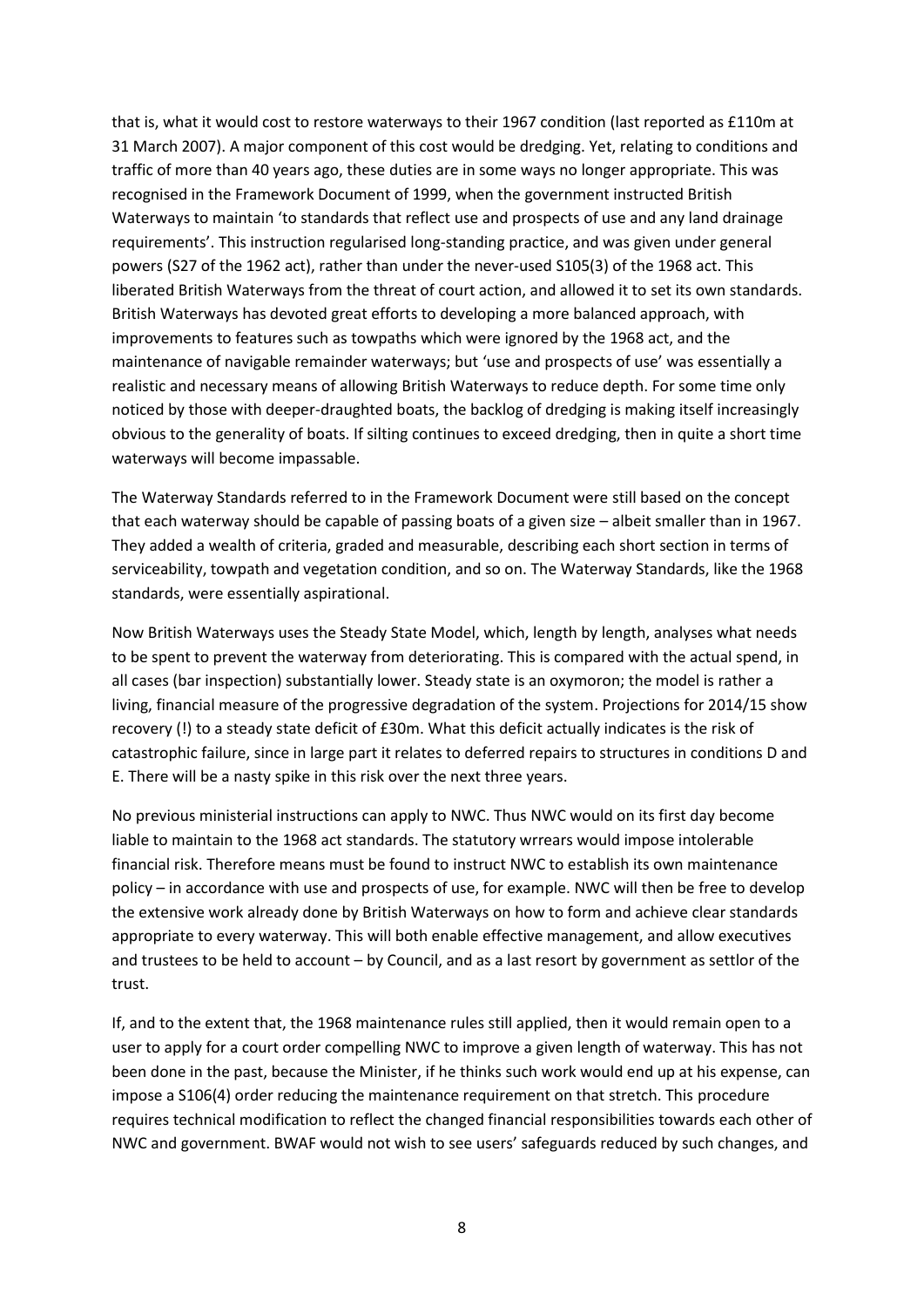emphasises the importance of the Trust Declaration in obliging NWC to maintain its waterways in good useable condition.

Council, acting as the 'guardian' of NWC's long term values (3.5.1), will advise on the formation of, and compliance with, the future maintenance policy. BWAF believes that the work of Council, its advisory groups, and the Local Boards will make an important contribution to the development and implementation of sustainable maintenance policy.

### **Remainder Waterways**

The recent and welcome upgrading of the Kennet & Avon Canal shows that the procedure is slow and tortuous. Although BWAF has long urged the upgrading of now-restored remainder waterways, it accepts that this cannot now be achieved before NWC takes over. It is also accepted that the Transition Trustees must have time to form their own opinion.

Upgrading confers significant benefits. It safeguards rights to water supply, and puts beyond doubt any question of dropping bridges. More importantly, it creates confidence in the long-term future of the waterway. This in turn fosters investments by marinas and other businesses, and makes it easier to raise money from local authorities and other third parties.

Relationships with local authorities are central to this issue. Not all restored remainder waterways are at the same stage in their development, and some remainder local authorities have stronger links with British Waterways than others. Accordingly, it will be sensible to consider waterways in groups, as recommended by IWAC. Each remainder waterway to be considered for upgrading should have its own draft order. As a technicality, the procedure in S104(3) of the 1968 Act does not allow for an upgrading request to be originated by BW or its successor. This should be amended in the forthcoming public bodies order.

There is also the question of navigable waterways which in 1968 did not belong to British Waterways. On completion in July, the Droitwich Canals are to be transferred to British Waterways, and in due course to NWC. Ipso facto, they will be remainder waterways, even though they have just been restored to good condition. The Rochdale Canal currently belongs to The Waterways Trust, and is leased by them to British Waterways, with contracts for maintenance with local authorities. Again, this is a remainder waterway. This complicated structure will need simplification following the merger of TWT with NWC, whilst preserving the local authority contracts.

There are 180 miles of unnavigable remainder waterway in England and Wales, plus other closed waterways not held by British Waterways. Many of these are already undergoing restoration; others have plans. There are also entirely new projects. The greatest threat faced by these schemes is sudden death by road-building, development or HS2. Defra could do much to encourage local planning authorities to safeguard the routes of these long-term projects.

### **Heritage**

The consultation document mentions the importance of the built heritage of the waterways. BWAF's Heritage Group has been much involved with the development of British Waterways's work in this field. The heritage of the waterways in fact has three components; built, floating and cultural. Only the built heritage will be directly under the control of NWC, but its work will need to involve the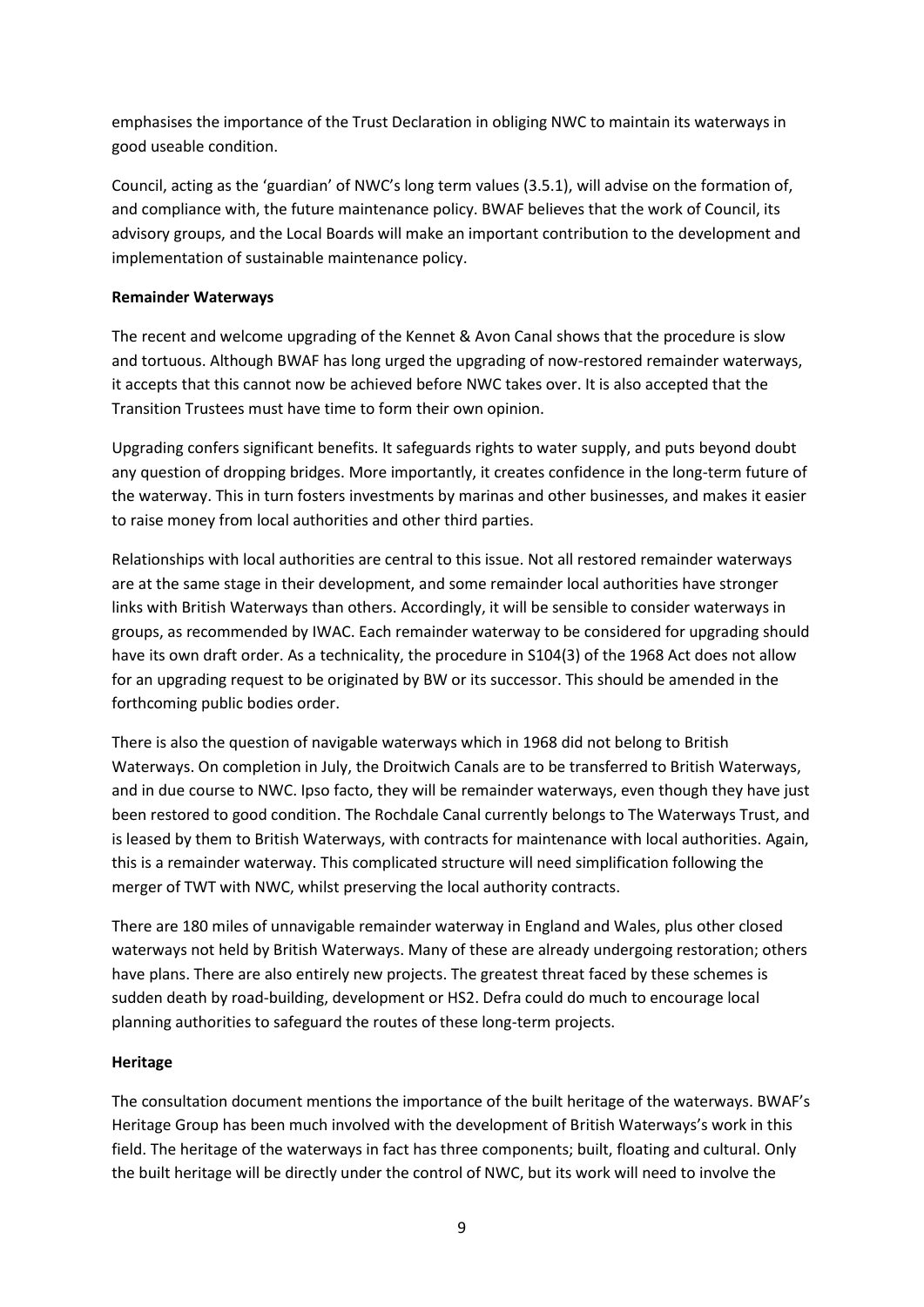other forms if the living traditions of the waterways are to be properly passed down to future generations. BWAF member organisations will continue to work closely with NWC on boat festivals, demonstrations of horse and motor boating skills, and the recording, conservation and use of historic boats.

BWAF welcomes the announcement that The Waterways Trust will be incorporated into NWC. This will improve security for the national waterways museums, which have recently made progress from difficult times. TWT's staff and volunteers will bring immense ability, experience and enthusiasm to NWC's mission to conserve its heritage.

### **Governance (Q8, Q22)**

BWAF has been closely involved in discussions on governance. While BWAF supports the general structure, it still has serious reservations about the model proposed in the consultation document.

It is agreed that the number of shareholders should not be fewer than the 35-50 proposed, to ensure proper conduct of companies acts functions such as appointment of trustees and approval of accounts.

BWAF believes that if government's objectives are to be fulfilled, Council must play a much greater part than this. Council should give advice, and help to form policy, on strategic matters. A group of 50, meeting once or twice a year, will be too large to handle such matters. More formal functions will be the responsibility of Scrutiny Committees. For other matters, such as maintenance policy, BWAF has proposed a list of advisory groups, with an outline of their functions. British Waterways has accepted this suggestion, and work is in hand to set up these groups. They will build on the work both of BWAF's successful Heritage Group, and of numerous ad-hoc groups, BWAF and BW. It will be necessary to control carefully the work of these groups to ensure that productive use is made of management time. Some groups will be needed only for a limited period.

Further work needs to be done to define the relationship between these groups and the Council. BWAF would welcome the opportunity to discuss this with Defra.

For the Council to fulfil its potential, it will need an independent chairman.

Council will need access to the executive and to the CIC as well as to the Trustees; this should be shown on the organogram.

### **Council membership (Q19, Q21)**

Council's membership should of course reflect the wide diversity of interests among the waterways community. Its duty will be to promote the interests of the waterways rather than of special interest groups. So a significant proportion of Council members should have deep knowledge of the waterways. If this means that many council members have experience of the waterways gained through boating, this should not be seen as a disadvantage, just as it would not be a disadvantage to have wide knowledge of, say, environmental issues. Other Council members who can bring a perspective of the wider world will have a valuable part to play in helping NWC to spread its roots into parts of the community which the waterways do not yet reach. Council must both represent the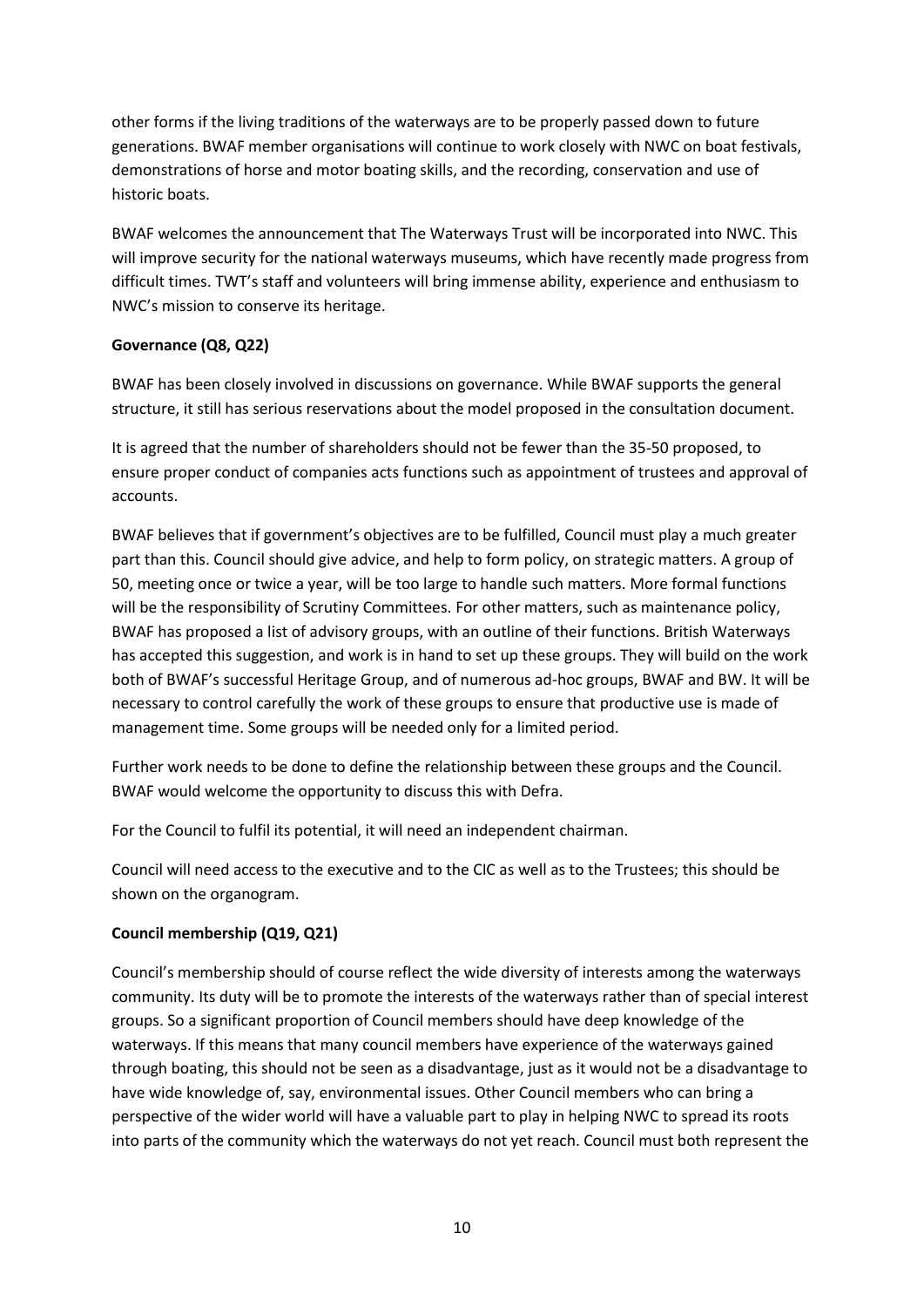broadest possible range of players in the waterways scene, and from its first day form a body of serious expertise.

BWAF agrees that the appointments panel, which has done such good work with the transition trustees and trial local boards, should assist in the appointment of the first Council. BWAF would like to discuss with the panel, and with Defra, how to design a process whereby bodies can propose candidates for posts in the various constituencies, at the same time as encouraging other applications through advertisement.

Following review and revision, a similar process could be used for subsequent appointments, with the joint Appointments Committee taking over the role. The chair of this committee should be appointed by Council, on the recommendation of the committee.

If in due course a membership or supporter scheme is successful, up to half the members of Council could be elected, and half appointed.

# **Public membership (Q18, 20)**

BWAF understands the potential pitfalls in trying to create a membership organisation, particularly in the early years when to some eyes NWC may still seem rather like British Waterways. Some BWAF members also have concerns about competition for members.

Comparisons with the National Trust or English Heritage are misleading, because membership of those organisations gives a season ticket for entry to paid-for attractions. Much more germane are the RNLI and Sustrans. In each of these, the principal benefit is – belonging. Sustrans provides cycle tracks, but these can freely be used by anyone; we are all able to be rescued by the RNLI. The RNLI is a tremendously powerful cause, and of course NWC cannot aspire to rival its appeal. But Sustrans is an organisation with whom NWC could very soon compete (whilst remaining of course a strong partner!).

It is genuinely difficult to predict how far or how fast a membership or supporter scheme could grow. BWAF therefore understands that the trustees might hesitate to set out on this path, for fear of disappointing returns. Yet if a membership/supporter scheme succeeded, then it could very well become a major source of income. The biggest obstacles would be disinclination of the organisation to change, and poverty of ambition. Since both of these need to be overcome for other reasons, a membership scheme could be a useful vehicle for change management.

Those who worry that giving members a vote would allow dissidents onto Council need not fear. In an inversion of Gresham's Law, good candidates would drive out bad. As further protection, the numbers might grow on a sliding scale, from a high base, and up to no more than half the total.

Those who see long-term benefits from membership concede that Day One might not be the best time to launch it.

British Waterways has commissioned consultancy on this issue. BWAF would welcome an early opportunity to discuss it with the transition trustees.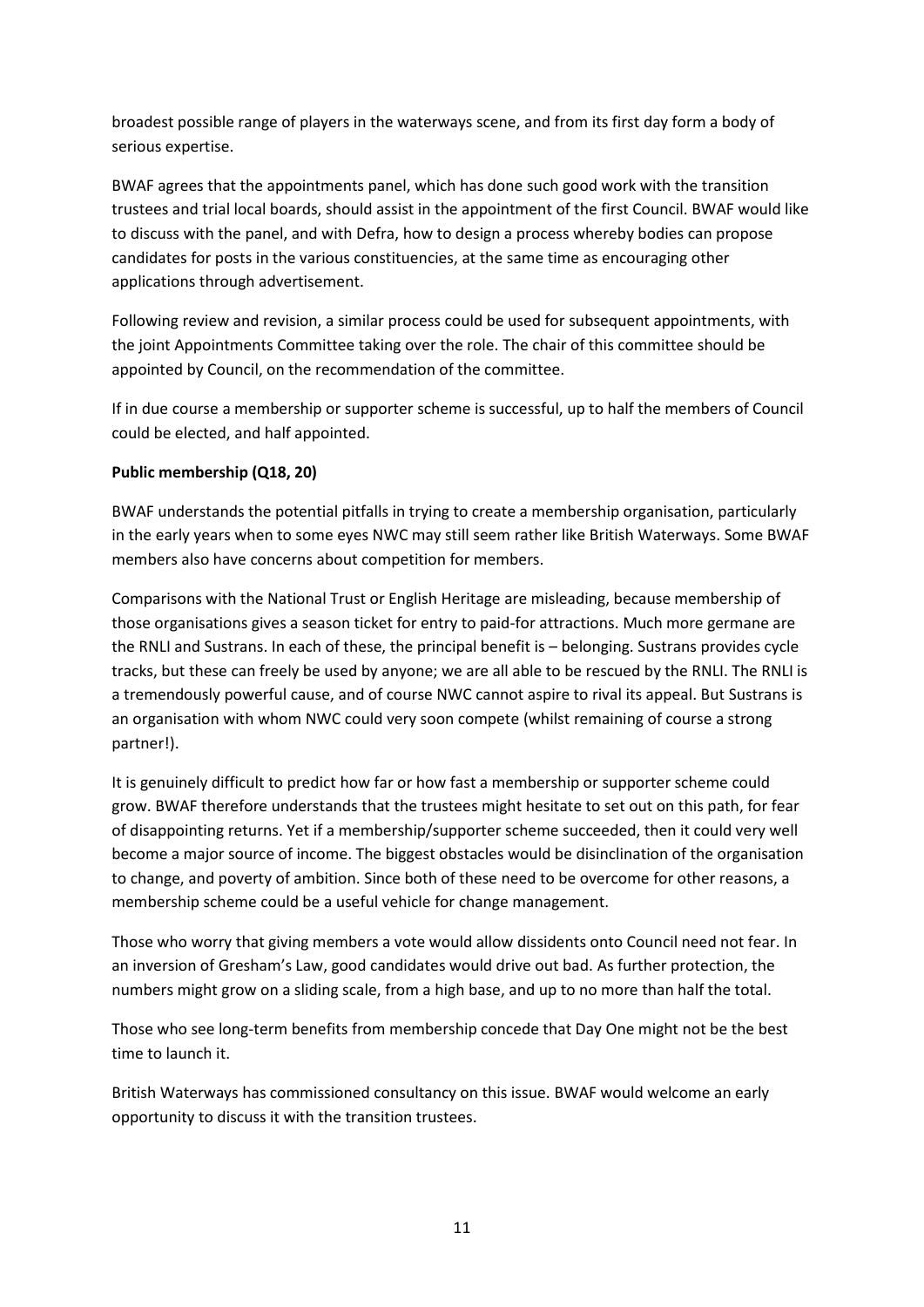#### **Local Boards (Q9, 10, 11, 12, 13, 14, 15)**

These new bodies are intended to increase links with local communities, to create new fundraising streams, and to give users a greater voice in the setting of priorities by local managers – all aims which BWAF strongly supports.

The difficulty is what is meant by 'local'. To British Waterways, this means the waterway unit. These typically have 150-200 miles of waterway. To a local authority, it means its borough or county boundary, containing a much shorter length of waterway. To an individual, it means his or her town, village or city district.

Clearly, NWC must run its business on the basis of the local boundaries it sets from time to time. It is much less obvious to BWAF that these same boundaries should be used for Local Boards.

Close attention will be paid by all to the results of the current trials, and BWAF suggests that it may prove worth trialling an alternative model based on local authority or LDP boundaries.

In either case, means must be found of involving much smaller local levels. Travelling distance must not become a barrier to involvement.

NWC needs to capture the knowledge, expertise and enthusiasm of those individuals, from whatever background, who care enough about their local waterway to become involved in the LWPs. They must feel, and know, that their input is valued and that they can really influence what happens.

The document envisages that Local Boards will 'endorse' local strategic and business plans. They will need to do more than this. The plans should of course be originated by waterway managers, but the Local Boards should be expected to influence and alter the plans. The greater part of a local manager's budget is committed to things that have to be done – though there may be scope for debate as to means and costs. Nonetheless, there is some limited room for discretion, and the partnerships should have a full input into the choices. Any discretionary spending should be directed to core waterway work.

The trial Local Boards for West Midlands and North West have impressive lists of members. This shows that the original ambitions for spread of membership can be achieved. At 13, the boards seem rather large.

It is important that partnerships in different areas are free to behave very differently, according to how they see their priorities. Local Boards should be able to set up their own sub-committees.

Effective working between different communities has been established in many quite different circumstances over many years. It will not be an issue. The more difficult thing will be to involve people who have much to contribute but don't yet know it.

Funds raised locally must be spent locally, unless they have specifically been raised for a national purpose. There will clearly be a tension when some areas raise more funds than others: will the trustees accept that some waterways are better than others, or will they wish to reduce central funds to the successful areas, to spend more in areas which raise less cash? This can only be resolved over time and with full debate.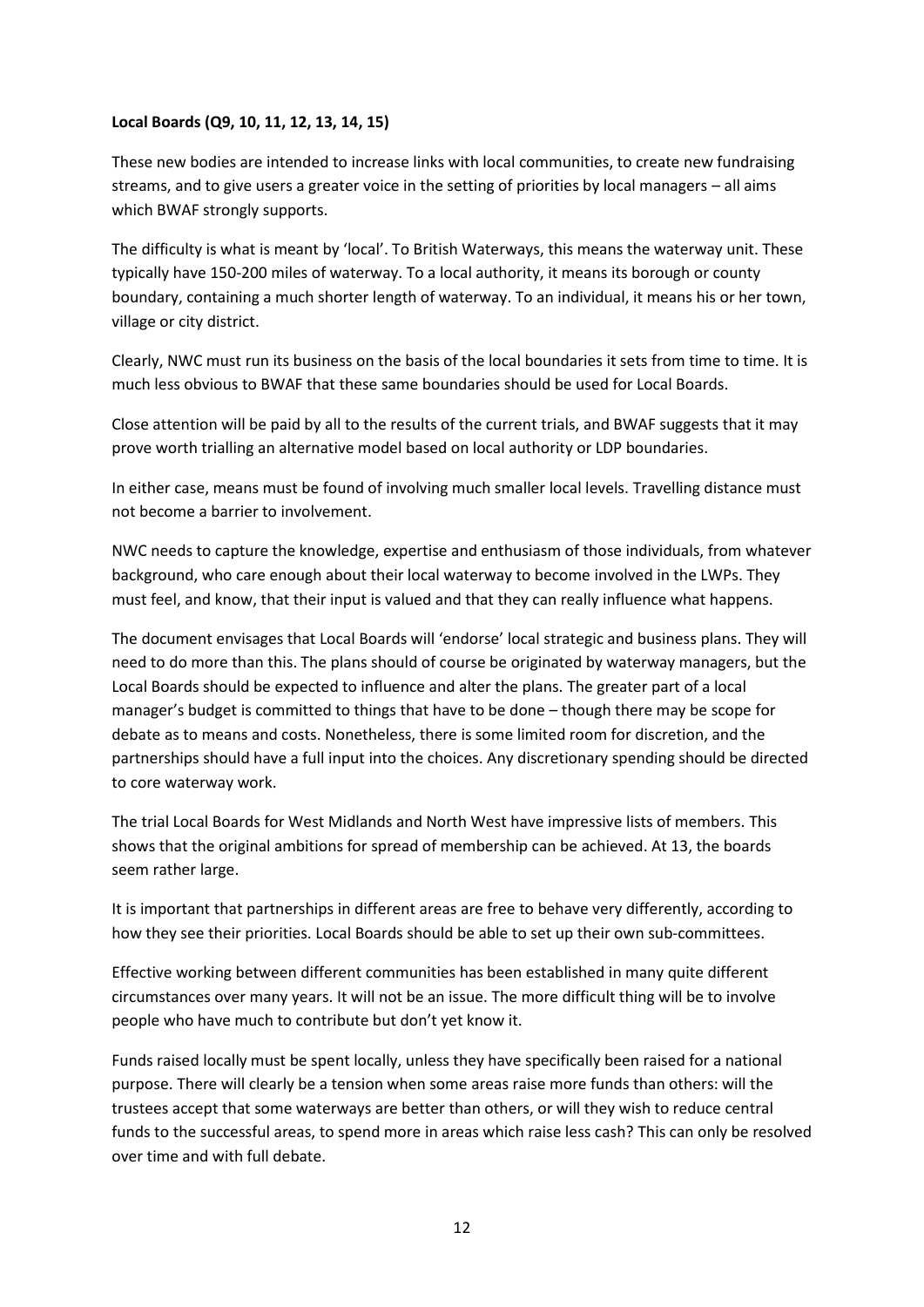### **Staff culture**

Staff who transfer to the new organisation will no doubt experience a mixture of trepidation and hope. It is not only outsiders who can see the need for change: staff know very well the weaknesses as well as the strengths of the present organisation.

BWAF considers the scale of cultural change will be greater and tougher than many BW staff yet understand. BWAF is pleased that the shadow trustees include a senior person with experience of change management in a charity. The essential point will be to expand the 'us' to whom the waterways belong from the state, or the staff, to staff plus volunteers plus customers and users. The very successful 'Yours to Enjoy' campaign envisaged moving public messages in this direction. This campaign should be completed, with equal emphasis on an internal programme. BWAF members stand ready to help with this process.

There will be an early need for incisive leadership. Good staff with deep knowledge of how the waterways need to be managed will deserve continuing recognition of their contribution. But it is no criticism of those who have so brilliantly brought British Waterways to the brink of this new age, to say that the new organisation must be led in new directions. These must include a more outwardlooking, inclusive style, and rigorous bearing down on costs – two quite different things which will be very hard to achieve at the same time.

Although NWC will be exempt from the Freedom of Information Act, it will actually be important to find ways of being more open, without the extravagant cost sometimes associated with FOI compliance.

### **Volunteering (Q16, 17)**

Volunteers offer themselves for a complex variety of motives, of which the most important is altruism. Yet volunteers are not entirely selfless, and each individual prefers tasks which he or she finds congenial. Insight and empathy are therefore needed when assigning volunteers to tasks. It can be difficult for those who do not themselves volunteer, to understand those who do.

British Waterways has already attracted an impressive array of volunteers. The success of the Waterway Recovery Group and canal societies similarly shows that there is almost no limit to the *type* of work which can be well handled by volunteers. It is quite another matter to consider the *volume* of work which volunteers can do. There are also tensions between paid and unpaid workers engaged on the same task, which have so far largely been absent from projects conceived and managed by volunteers, even those on BW waterways.

BWAF considers that the speed and direction of growth of volunteering with NWC will depend on the pace of cultural change both within NWC and among existing voluntary groups. The less NWC seems to differ from British Waterways, the harder it will be to recruit volunteers. It will be useful to explore a number of different approaches to the recruitment and management of volunteers. There should be wider discussion of lessons to be learned from other charities which engage large numbers of volunteers.

NWC should have huge ambitions for volunteering, but it will take time.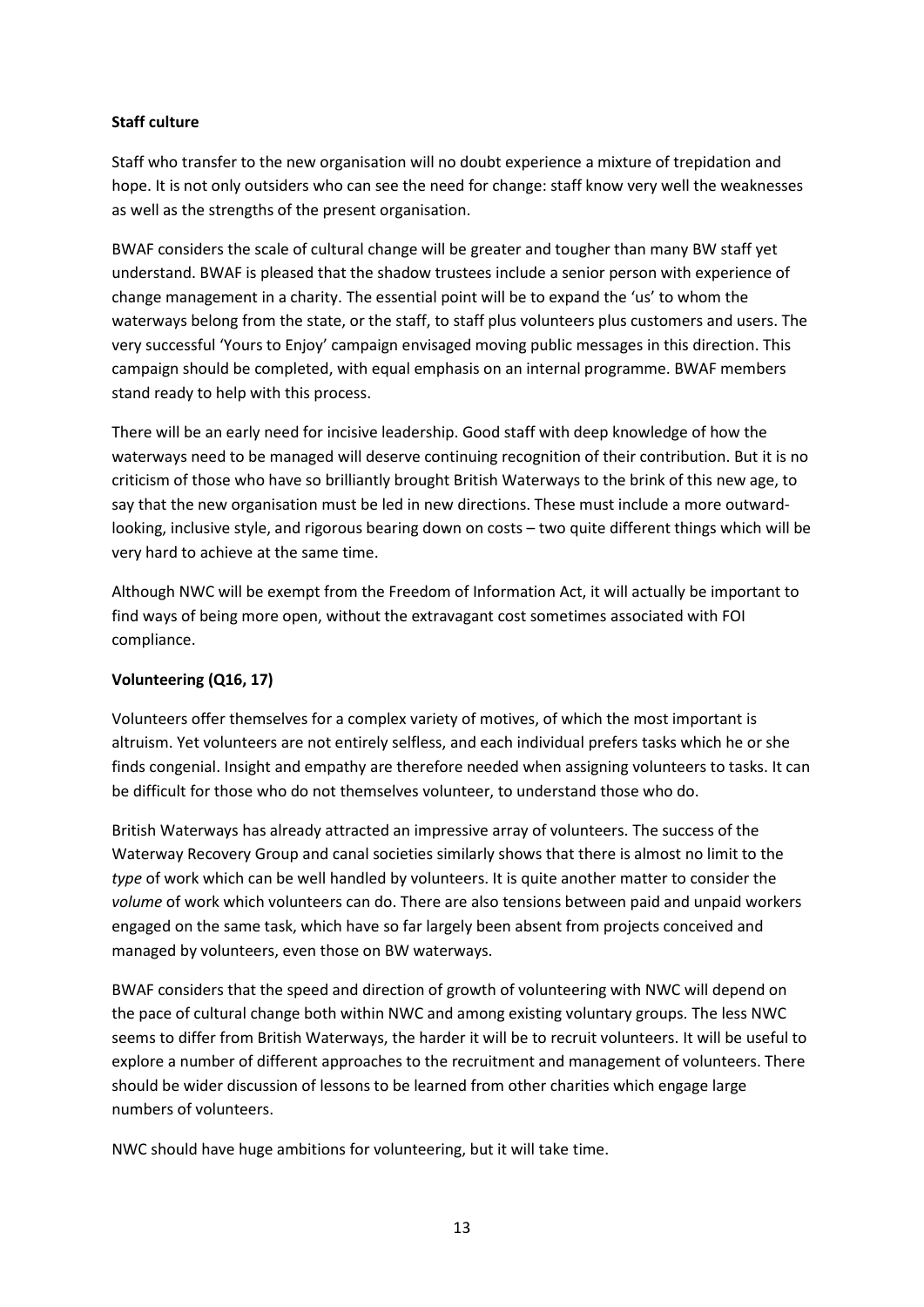#### **Non-BW waterways (Q1)**

BWAF is constituted only to speak to British Waterways. Naturally, however, its member organisations have extensive knowledge of, and interests in, waterways run by other navigation authorities. BWAF members are clear that NWC should be open to other waterways to join, whatever the form of their current ownership. This would of course require NWC, the applicant authority and users to support such a move. It will also only be possible for waterways to migrate if sustainable funding is arranged. The Declaration of Trust should envisage a flexible procedure for this, using orders under the 1968 act or the Transport & Works Act.

The immediate issue is the possibility of waterways transferring to NWC from the Environment Agency. BWAF accepts that it was not possible to make this transfer now, and welcomes the ministerial proposal to review in 2014. BWAF would strongly support this merger, though not at any price.

The main obstacle was the cost of maintaining very large structures on the River Thames, which provide both for navigation and for flood control. At present these are funded primarily from the Agency's flood control budget rather than from its navigation one. Means clearly have to be found for continuing a substantial contribution to the upkeep of these structures from the Agency.

BWAF members regret that the opportunity has been lost to create from the outset a culture in NWC which has roots both in British Waterways and in the Environment Agency. Defra, the Transition Trustees and the Environment Agency should take early steps to increase joint working so as to make the merger easier when it comes.

It is a curiosity that all non-BW waterways transferred to NWC, even the mighty Thames, will instantly become remainder waterways, and therefore need a S104 order.

### **Freight (Q24)**

BWAF accepts that the Transition Trustees will be daunted by the cost of improving some Commercial Waterways to 1968 standards, in relation to revenues offering. Certain Commercial Waterways, such as the Selby Canal, might well be better reclassified as Cruising Waterways though having been maintained as such for many years, no cost saving is likely.

Rapidly increasing fuel prices, together with other long-term environmental arguments, make the case for inland waterway freight stronger by the day. If there is to be significant revival in freight, the scale of the necessary investment will be beyond the ability of NWC. Traffics must be researched and secured, while there would be need for investment in waterways, wharfage and barges.

As a holding operation, BWAF therefore supports Option 2, with an early and thorough review. This should include significant effort to identify traffic suitable for long-term investment, on a basis comparable to rail. The Department for Transport should lead this work.

### **Name (Q29)**

BWAF prefers: Waterways Trust or National Waterways Trust.

29 June 2011